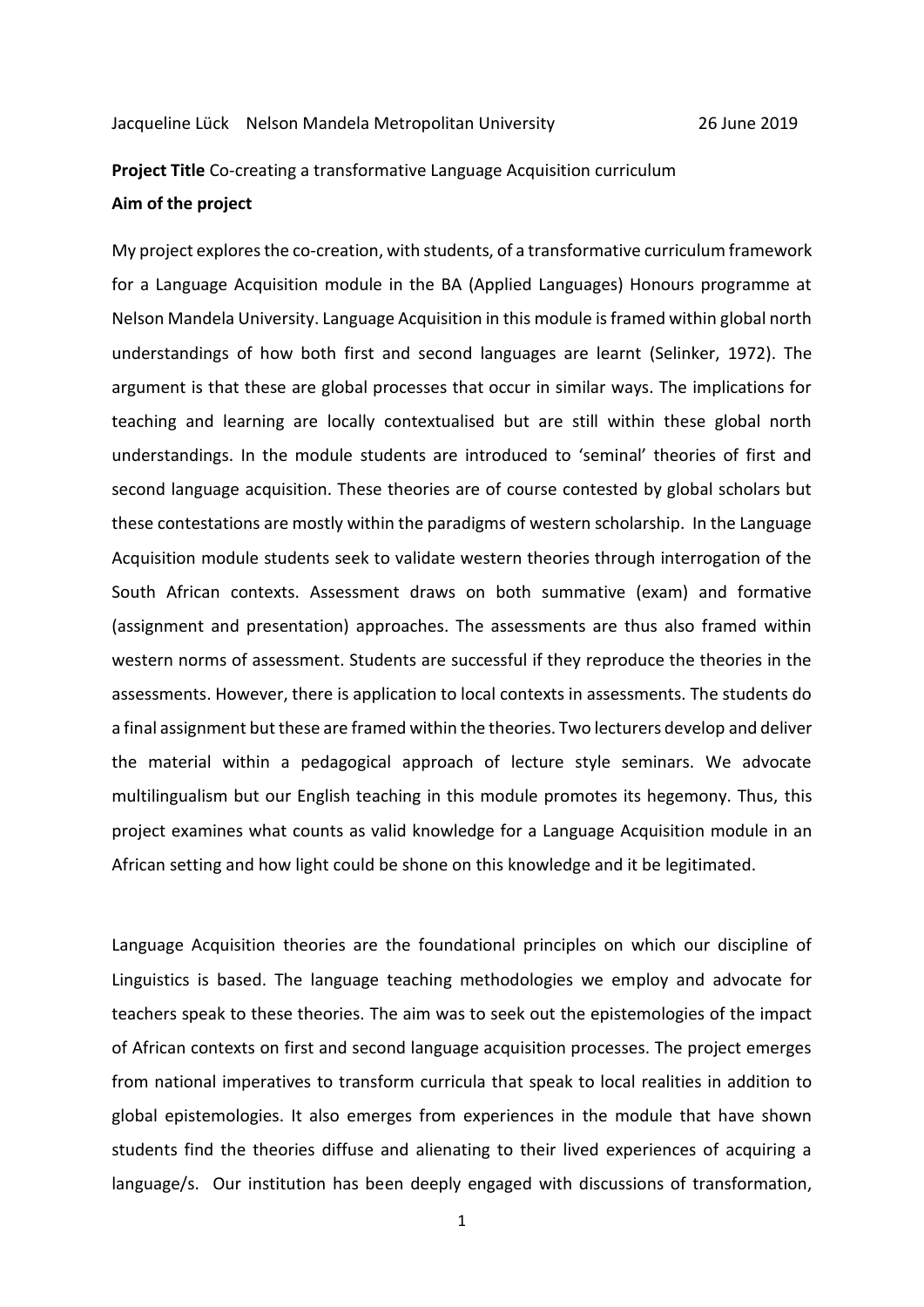questions of decoloniality and Africanisation and what this means for us. Mandela University is drawing on ways of being, ways of doing, ways of thinking and ways of knowing to create a framework for transformed curricula across the university. I hope to add to these deliberations with a deep interrogation of a framework for one module.

To achieve the above, I envisaged a curriculum framework for the Language Acquisition module that is co-created with students and one that engages deeply with the Language Acquisition module philosophies and pedagogies of teaching and learning; assessments; choices made for outcomes; selection of theoretical framings (positioning of localised vs western learning and teaching of language); student access and success; student lived realities (student ways of being including how they learnt language and home discourses); student voice in the curriculum; student agency (movement from regurgitating theories to critical engagement and knowledge production); academic identity (as sole knowers in the Linguistics discipline) and hegemony of English in the module.

#### **Methods**

It would be easy to just erase the content and substitute it with scholarship on how multilingual societies learn languages as much have been written about this. However, teacher-student voice and agency in interrogation of localised subjugated realities would be lost if this is done. A process was thus embarked upon where the experiences and realities of our linguistic context were reflected upon and embedded into a re-imagined curriculum. This would form part of a dynamic iterative module from which new thinking would emerge. Ten Honours in Applied Language Studies students at the Nelson Mandela University were the participants in the initial part of this study. This study will be a longitudinal one that will involve interviews with two lecturers, Honours students in successive years and study of language acquisition among children and university students. This report only focuses on the first part of the project, i.e student reflections on their language learning and the module content in an attempt to begin a dynamic and iterative process of co-creation of the curriculum.

Decolonisation of the curriculum implies a bottom up process driven approach drawing on the experiences of all. The teacher is not the sole knower. Firstly, through the continuous co-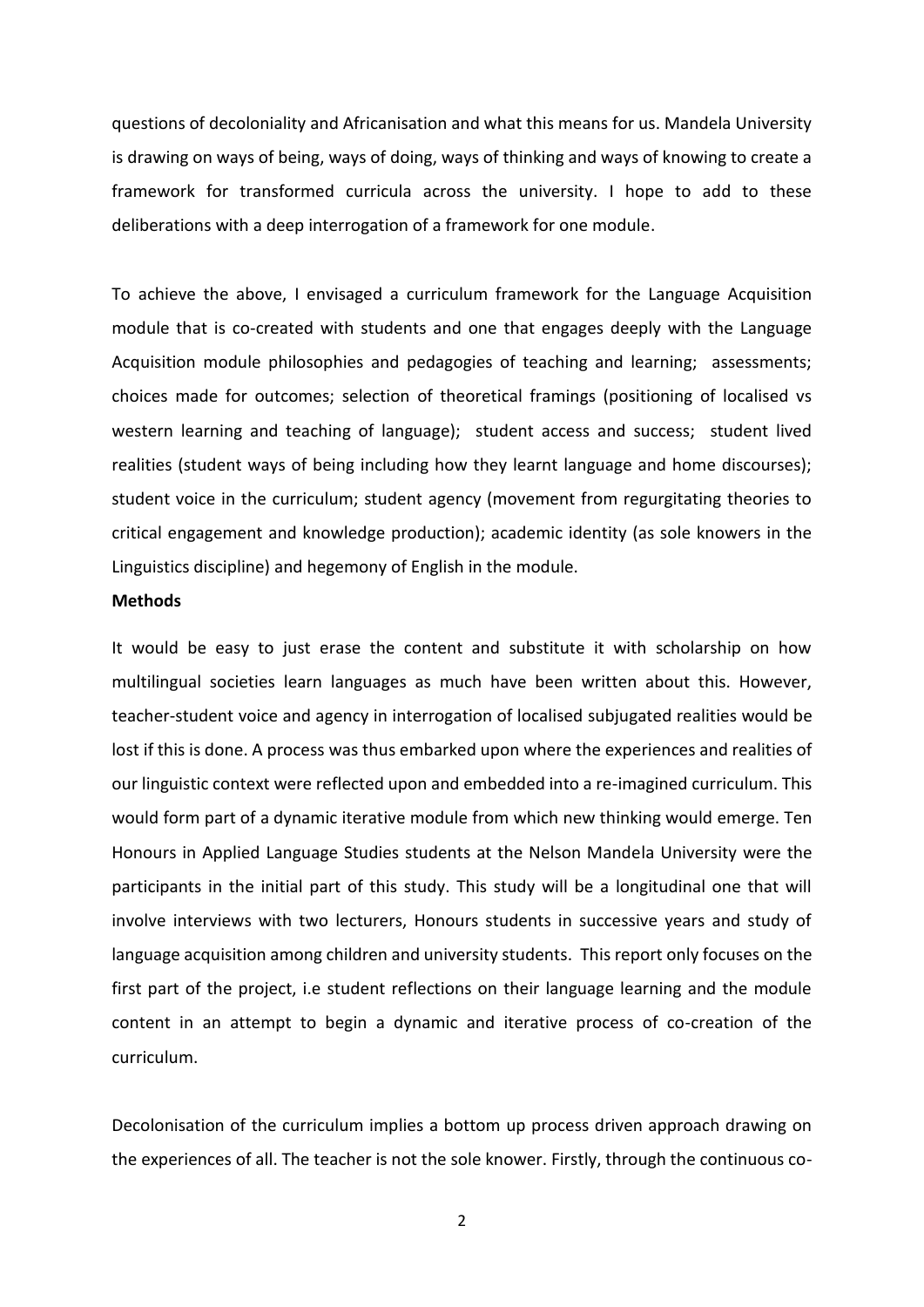creation of the module, student and staff are discovering what it means to be a human learning language in Africa (in the specific context of a university located in an urban Eastern Cape city). Secondly, they are interrogating and recognising their experiences of subjugation as well as how their own teaching and learning contributes to the hegemonic hierarchies. Thirdly, they are aiding in consistently developing a grammar or language for speaking about their linguistic realities. Lastly, they are interrogating how power relations of race, gender and class are embedded in monolingual paradigms; what it means to be human as isiXhosa, English and/or Afrikaans mother tongue speakers; how indigenous languages are valued and legitimised and how the resources of these languages can be drawn on enhance their language acquisition.

The methodology used in the project is based on a qualitative approach. In depth interrogation of the theories and module content by students and the naturalistic experiences of ten Honours students have been the methodological framing of the project. Student reflective narratives (written and spoken) on their language learning experiences and the SLA theories form the data collection tools of this co-created module.

#### **Outcomes**

The co-created curriculum framework outcomes were as follows: Seven weekly two hour-Honours seminars that involved student-staff voice were be held in April and May 2019. The first seminar introduced students to the project, obtained their consent, discussed theories of co-creation and communities of practice. Firstly, the lecturer designed the pre-seminars reflective tasks and reading journal prompts for these seminars. The pre-seminar reflections were deliberate in that they allowed the students to start from the "I" before being presented with the theory. In their reflections students compared their language acquisition experiences to those of the theories and studies. The theory or seminar content may have influenced or distracted from their own experiences so they were asked to reflect before a seminar. Secondly, students were given articles for an upcoming seminar with reading prompts. These prompts asked them to freewrite on what resonated with them or troubled them in the article. When the seminar actually occurred, students firstly shared their pre-seminar reflections and their journal prompts. The seminar then focused on the theories (SLA seminar theories and multilingualism). They then handed their reflections and reading journal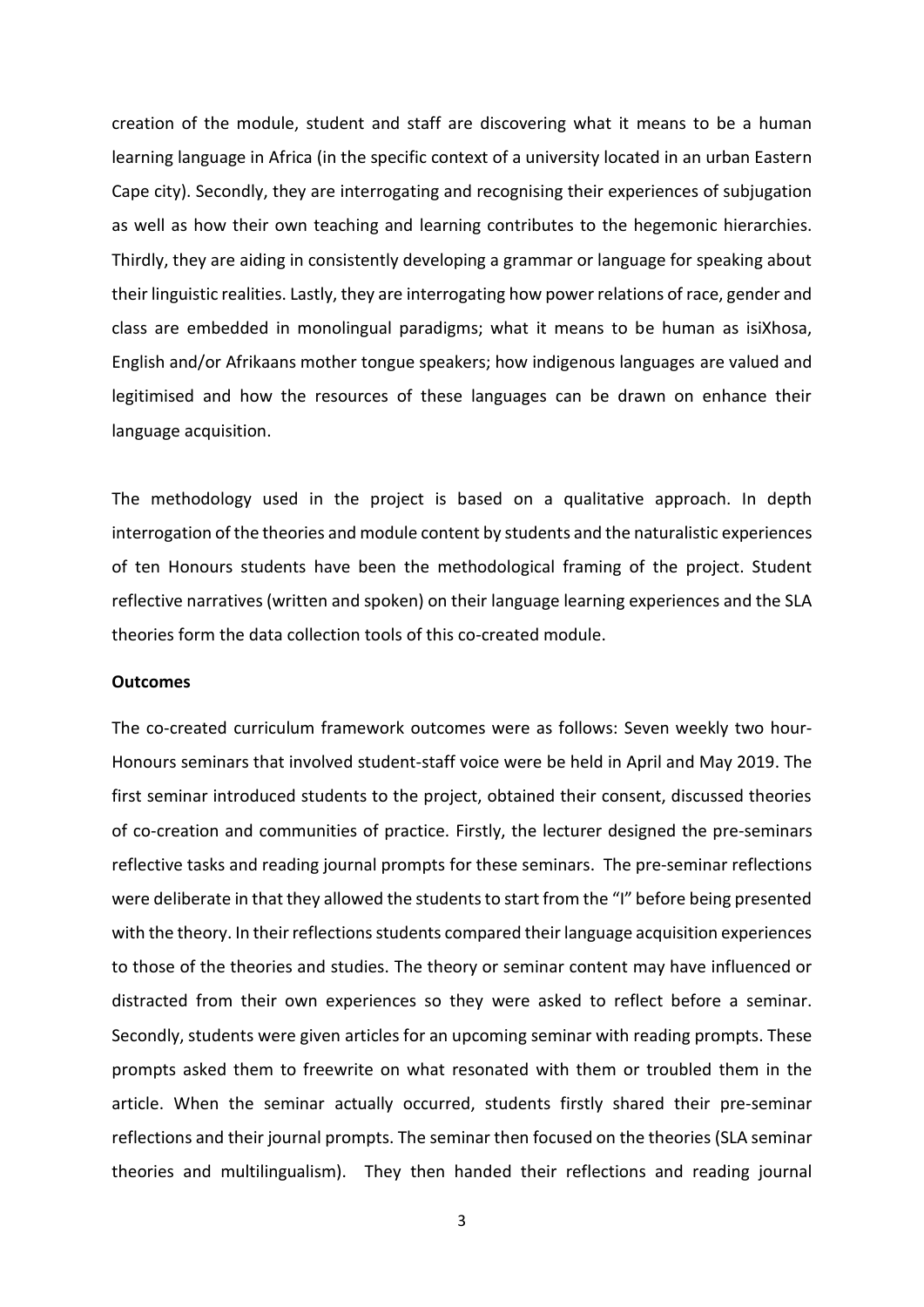prompts in and the lecturer coded the themes emerging from the reflections and reading journal prompts. These themes then formed part of the next seminar's discussion and so became infused with the seminal theories. The reflections and prompts were also part of formal assessments in a portfolio and exams. Two focus group sessions with students and two lecturers would also be held at the end of the module.

The research question for the project was as follows: What are the components of a transformative Language Acquisition Honours module? The following specific outcomes have emerged thus far:

# Student linguistic lived realities (student ways of being including how they learnt language and home discourses):

The ten Honours students were mostly from the Eastern Cape. Two were from outside the Province but were living and working in Port Elizabeth. Multilingualism and diversity were the norms among the students. Most students were bi- and multilinguals. Students had either learnt or were learning many new languages. English was dominant among students. Students had positive regard for English as lingua franca. Families felt proud at the taking on of English. Students initially learnt their mother tongues and English became their dominant language when they started school. Most students felt that they mixed or translanguaged in informal situations. They were more conscious of their language use when in formal academic settings. The focus in informal situations was on meaning making but they felt embarrassed in formal settings when they made mistakes. They did not see themselves as fossilising in informal settings but because they were under surveillance in formal settings, they were conscious of mistakes.Students also noticed that their younger family members were translanguaging. For example: "mina ngi brave." They used English and mother tongue simultaneously when speaking to family members. Most students did not see their languages as separate especially English and their mother tongues. Four were English mother tongue speakers and they saw their additional languages as very separate from their mother tongue of English. This shows that the linguistic situation was complex and diverse.

Students thought that African language acquisition of additional languages was often an unconscious endeavour. They attributed this to our multilingual society and contrasted this with the global north – which they understood to be mostly monolingual. While families had encouraged students to learn via the medium of English and improve their proficiencies in it,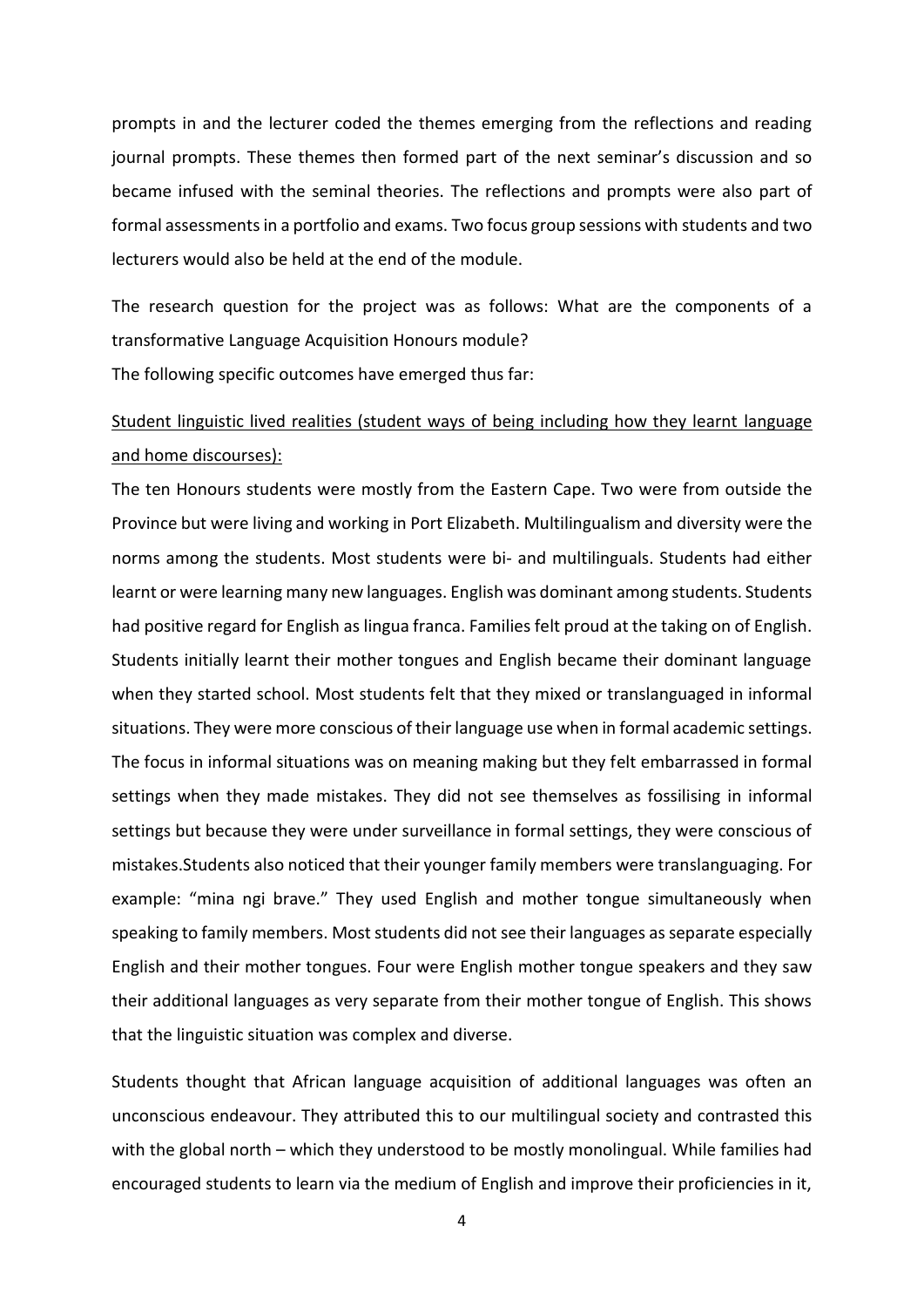they expressed concern when they realised that with this had come with a loss of proficiency in mother tongue. One student's parent had established an isiXhosa free zone at home. Students were making conscious efforts to re-acquire their mother tongues by speaking it at home and in social spaces. Students experienced their language learning as non-linear in contrast to linear SLA language acquisition approaches. They could not see clear boundaries between their spoken languages as they were 'mixed' there were no boundaries. They did reflect that even if they started life off with one language spoken to them primarily, the communities they lived in and their extended families spoke more than one language. English mother tongue speakers saw themselves as monolingual and most did not attempt to learn another language. The reasons for these were not interrogated but it is assumed it is because of the status English occupies.

#### Student voice in the curriculum

Students were given voice in the curriculum through their reading journal reflections and inclusion of their reflections in the content of the curriculum and assessment practices. Students shared their reflections of language learning and the theories verbally and I made summaries of these and disseminated them to all students. Summative and formative assessments also drew on their reflections. Students not only tried to make sense of the main points of the readings but read against the text in terms of their own language learnings. For example, students would reflect on whether or not the SLA 'seminal' readings made sense to them in terms of readability or if the dense academic language excluded them. They also reflected if the theories resonated with their language learning experiences as individuals who lived in the Eastern Cape and specifically Port Elizabeth. One student for example, was confused about whether or not the notion of interlanguage implied that if one learnt more than one language, one thus had a number of interlanguages. This project has started exploring an African centered language acquisition curriculum, one which is co-created with students to bear testimony to what it means to learn a language in Africa and in our local Eastern Cape context. This report was focused on student lived realities (student ways of being including how they learn language and home discourses) and student voice in the curriculum. The project will in its next phase engage deeply with the themes of Language Acquisition module philosophies and pedagogies of teaching and learning; assessments; choices made for outcomes; selection of theoretical framings (positioning of localised vs